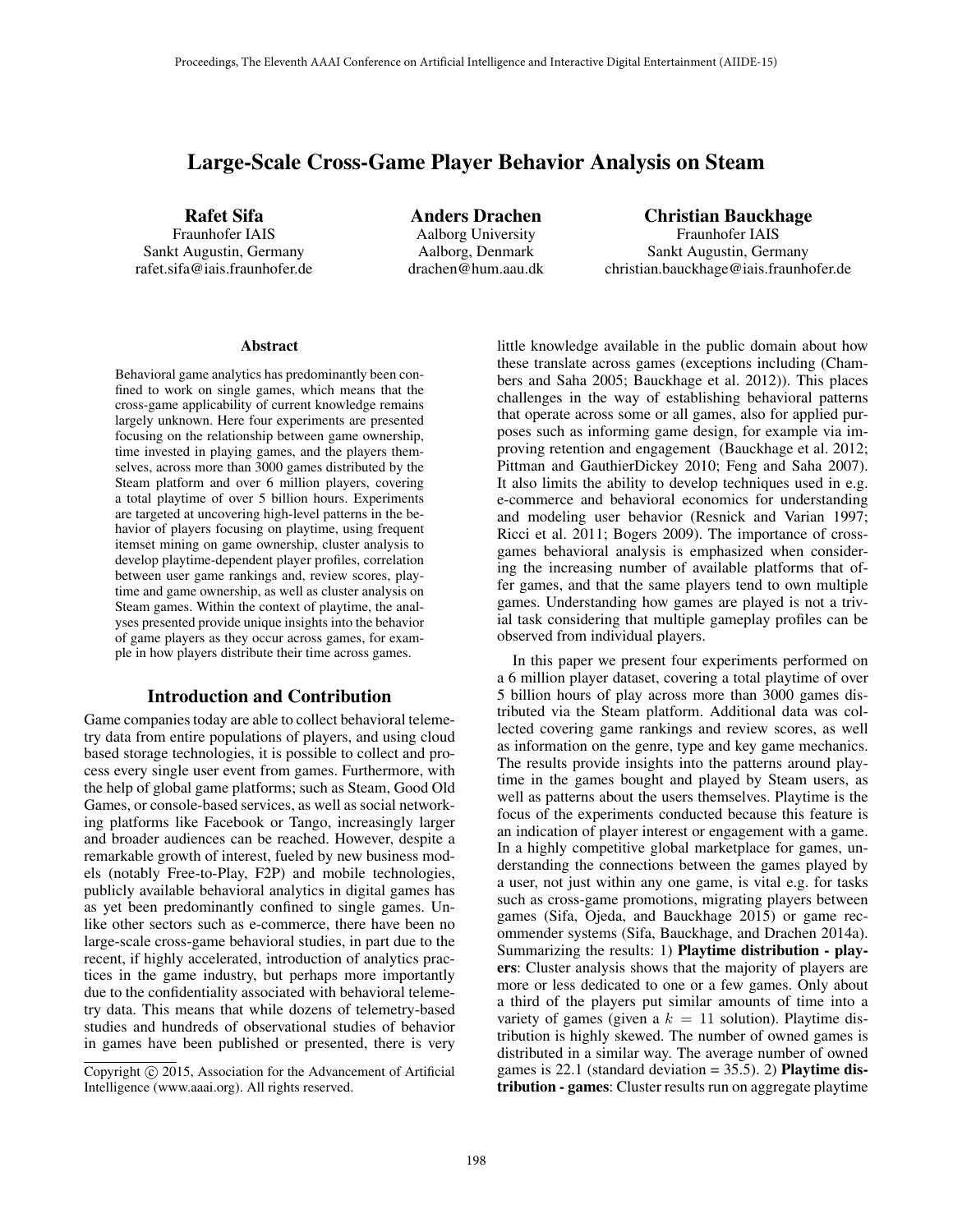data from the Steam games rather than the players reveal the existence of four specific archetypes of games, which are differentiated by having different retention profiles. 3) Game ownership: Frequent Itemset Mining (FIM) and Association Rule Mining (ARM) (Agrawal and Srikant 1994; Han, Pei, and Yin 2000; Gow et al. 2012) show that there are distinct patterns game ownership. Some of these combinations of game ownerships (itemsets) are very frequent and the rules have high confidence values. 4) Ranks and reviews vs. ownership and playtime: Analysis of playergenerated rankings and aggregate review scores show no strong correlations with game ownership or playtime, questioning the notion that review scores correlate with sales.

#### Related Work

Due to space constraints this section will focus on key related work in game analytics. For an extended overview of behavioral analytics for games, see for example (Seif El-Nasr, Drachen, and Canossa 2013; Bauckhage et al. 2012). Cross-games analytics is a rare occurrence, in part due to the recent rapid emergence of the practice in the industry, the confidentiality associated with behavioral data and the lack of public datasets. Exceptions exist, such as the aforementioned (Bauckhage et al. 2012) and (Chambers and Saha 2005; Feng and Saha 2007; Drachen et al. 2012; Sifa et al. 2013). Some industry white papers, notably from analytics companies, contain high-level descriptive measures, but methods are not specified and the underlying data are kept confidential. Recently a few studies have been presented which take advantage of data that can be accessed via player stats tracking services or distribution platforms as in the current case. The alternative approach has been to mine the server-client connection stream in online games (e.g. (Pittman and GauthierDickey 2010)). Similarly, (Chambers and Saha 2005) used data from the GameSpy service to model player session frequency in a First-Person Shooter (FPS) game, noting that games popularity follows a power law distribution. (Bauckhage et al. 2012) observed the same pattern across five game titles, and examined a range of random process models. The authors also presented an explanation for why these models provide good fits on various aspects of player behavior (playtime, session frequency, session length, inter-session time). (Lim 2012) reported from "several dozen freemium games", that player behavior is better approximated by a power law than a normal distribution. The author highlighted that doubling the player base does not necessarily double revenue, indicating the importance of differentiating between users when considering acquisition strategies, a topic also covered by (Seufert 2014; Fields and Cotton 2011; Seif El-Nasr, Drachen, and Canossa 2013). Related to Steam, the work of (Orland 2014) was conducted in parallel with the research presented here. Orland (Orland 2014) mined a smaller (1/24th in size) sample of 250,000 Steam player profiles, providing descriptive statistics only, e.g. on which games that are played the most. (Orland 2014) reported on examples where the sampled data were extrapolated to the full range of approximately 172 million Steam accounts, showing good correlation between sales data estimated from the sample and spot tests against

| Game                                         | <b>Total Playtime (hours)</b> |
|----------------------------------------------|-------------------------------|
| DOTA <sub>2</sub>                            | 887,701,351                   |
| <b>Team Fortress 2</b>                       | 638,489,137                   |
| Counter-Strike                               | 505,944,559                   |
| Counter-Strike: Source                       | 482, 431, 858                 |
| Garry's Mod                                  | 159,561,947                   |
| Call of Duty: Modern Warfare 2 - Multiplayer | 146,445,499                   |
| Left 4 Dead 2                                | 114, 134, 730                 |
| Counter-Strike: Global Offensive             | 103,571,160                   |
| The Elder Scrolls V: Skyrim                  | 94,895,353                    |
| Call of Duty: Modern Warfare 3 - Multiplayer | 63,203,811                    |
| Sid Meier's Civilization V                   | 60,567,442                    |
| Terraria                                     | 59,127,631                    |
| Call of Duty: Black Ops - Multiplayer        | 49,774,569                    |
| Borderlands <sub>2</sub>                     | 46,378,311                    |
| Left 4 Dead                                  | 41,985,976                    |
| Counter-Strike: Condition Zero               | 40,483,935                    |
| <b>Killing Floor</b>                         | 34,528,886                    |
| Call of Duty: Black Ops II - Multiplayer     | 31,780,194                    |
| Day of Defeat: Source                        | 29,760,902                    |
| Battlefield: Bad Company 2                   | 27,128,032                    |
| Fallout: New Vegas                           | 26,223,025                    |
| Mount & Blade: Warband                       | 22,555,784                    |
| Warframe                                     | 22,288,693                    |
| Portal <sub>2</sub>                          | 20,291,456                    |
| <b>Borderlands</b>                           | 19,333,583                    |

Table 1: The 25 most played games on Steam, and total amount of playtime spent in the dataset.

actual sales data as reported by game development companies. Other relevant studies include a number of publications in network analysis, where network balancing for online games form a topic of interest. Two relevant examples are (Pittman and GauthierDickey 2010) who investigated player distribution in World of Warcraft and Warhammer Online. The authors fit session length data to a Weibull distribution, similar to (Chambers and Saha 2005). Feng et al. (Feng and Saha 2007), working with Eve Online reported that the distribution of the number of sessions that a person plays before quitting fit a Weibull distribution. This means that most players do not stay long in the game, as denoted by the long-tail distribution.

#### Data and Pre-processing

Steam is the largest online game distribution platform for PC games, with around 75 million active users and roughly 172 million accounts in total, with 3-7 million concurrent users according to Valve<sup>1</sup>. A distinctive feature of Steam is that it is cross-platform, supporting multiple gaming environments, including the current operating systems and the upcoming Steammachines<sup>2</sup>, Valve's new consoles. The dataset was harvested from public Steam profiles using the web API provided by Valve, and contains records from over 3200 games and applications, but after running through the preprocessing steps detailed below, the dataset was constrained to 3,007 full games and 6,049,520 Steam players, covering 5,068,434,399 hours of game-play. The players are selected form the most populous 3500 communities and their IDs are anonymized by random hashing.

The data was harvested in 2014 and contains the total

<sup>1</sup> http://www.joystiq.com/2014/01/15/steam-has-75-millionactive-usersvalve-announces-at-dev-days/

<sup>&</sup>lt;sup>2</sup>http://store.steampowered.com/livingroom/SteamMachines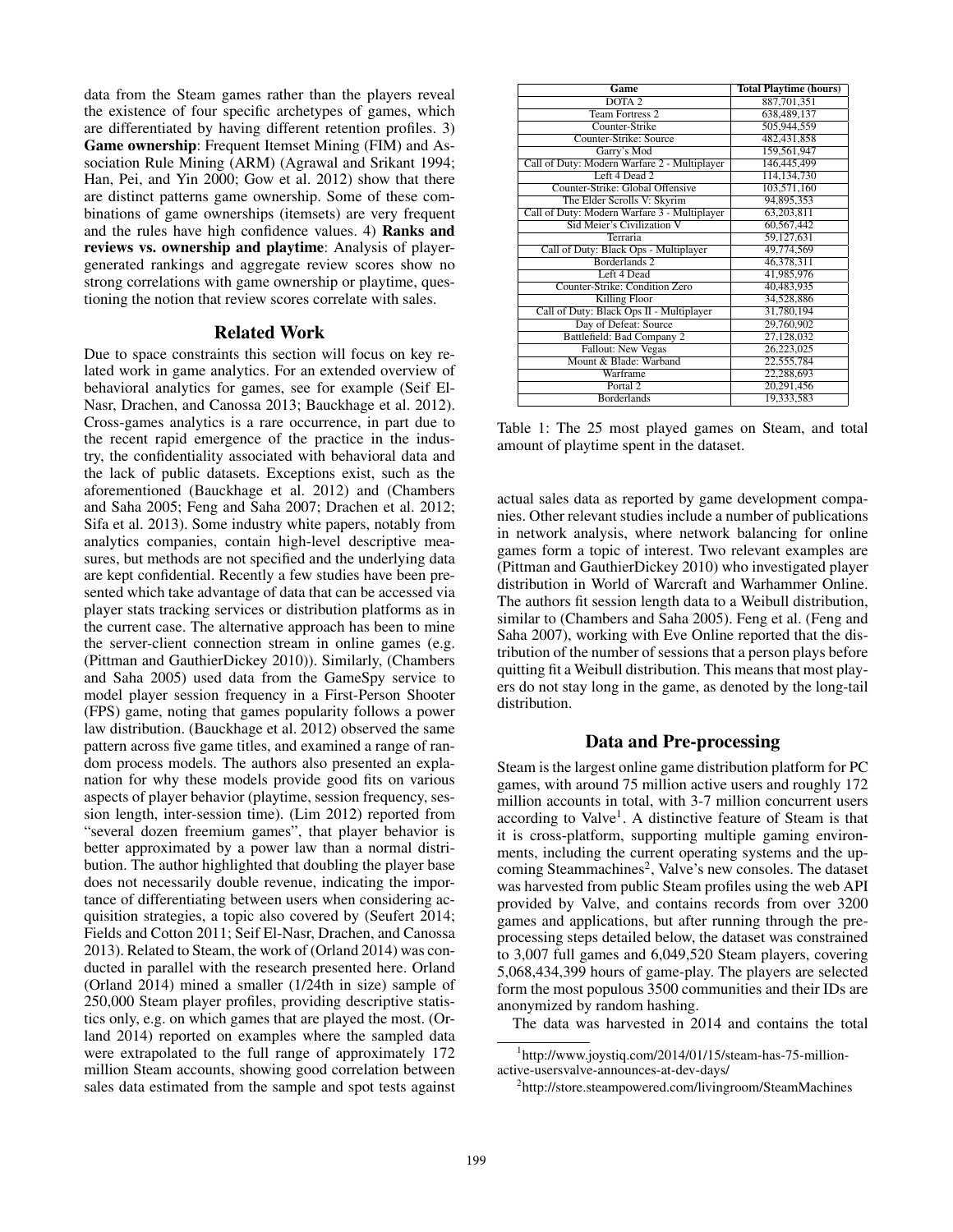playtime of the players until the time of the retrieval. This means that for some players, the dataset may not cover their full player histories (i.e. still active players), and may bias results towards showing shorter playtimes than they actually are. It is also important to note that the tracking in the Steam platform started after March 2009, which eliminates the playtime of the players before this time. A series of preprocessing steps have been performed: any demos have been removed, Software Development Kits (SDKs) and games that are not played by at least 25 people. Furthermore, there was a small set of games with no playtime information, i.e. games that do not save the information about whether it has been downloaded and not played. These games were eliminated. The dataset only covers playtime on the Steam platform, not time spent playing the same games outside of that platform. Tbl. 1 shows the most played 25 games.

### Playtime Distribution - Players

In order to investigate how much the players invest their time on particular games, we have conducted cluster analysis based on the players' relative spent time on the 3007 Steam games. We use k-means here, as this is a very well established approach, makes it possible to benchmark against other analysis, and it builds on previous work in games, e.g. (Drachen et al. 2012; Sifa et al. 2013). Clustering provides a compact way of representing and summarizing the key features and elements in large datasets. Our aim in this section to observe how the players are grouped according their playtime behavior. The main goal of clustering can be casted as factorizing the given data matrix into lower rank matrices that gives us the flexibility to explicitly define constraints. Specifically, given a matrix  $D_{m \times n}$ , clustering aims to factorize this matrix into two matrices  $P_{n \times k}$  and  $C_{k \times m}$  to minimize the Frobenius norm: players dedicated to the players dedicated to one game. The rest Borderlands 2 Contains a contains of the rest Borderlands and the rest Borderlands and the rest Borderlands and the rest Borderlands 2 Conserved to the rest

$$
E = ||D - PC||^2.
$$
 (1)

When clustering players the matrix  $P$  contains prototypical players representing the behavior of the cluster and matrix C contains the belongingness coefficients. Every clustering method imposes different constraints to the factor matrices  $P$  and  $C$ . For a more thorough discussion of clustering player behavior telemetry data please refer to (Drachen et al. 2012; 2013; Bauckhage, Drachen, and Sifa 2015). Fig. 1 shows a heat-map generated based on the prototypical players found running k-means clustering algorithm with 11 basis vectors.

The results show how people spend their time across the different games on the Steam platform, and emphasizes the skewed playtime vs. games distribution mentioned above. The clustering results are based on normalized player vectors indicating to what game or games the players invest their time. Having run k-means with 5-fold cross validation over 5 different combinations of equally chunked test data sets for  $k \in [2, 3, ..., 15]$ ,  $k = 11$  yielded the highest separability based on Silhouettes whereas  $k = 5$  as the best in terms of the gap-statistic. Considering the solution with  $k = 5$ , four clusters (comparable to number 2, 5, 6 and 10 in the list below) occur in the resulting basis matrix,



Figure 1: Clustering of 6 million Steam players based on their time spent playing 3007 games. Each cluster (rows in the heatmap matrix) represents a prototypical player profile. The types of game play varies from single game users that spent most of their time playing a single game, as  $C - \{2, 5, 6, 10\}$ , to those primarily focused on one to a few games,  $C - \{1,3,4,7,8,9,11\}$  to  $C - 8$ , which contains players that distribute their playtime across a variety of games. Best seen in color.

of the clusters in the below list are packed into one cluster comprised of nearly half the players in the dataset. The immediate implication of this result is that almost half the Steam players are focused on one of four major Valve titles (DOTA 2, Team Fortress 2 [TF 2], Counter-Strike [CS] and CS: Source), and the rest distribute their playtime across multiple games. The result is visualized in Fig. 1.

However, as k increases above 5, clusters split off which contain players focused primarily on one game (although with a minor component in a few other games), until  $k=11$ , where further splits provide clusters that are hard to meaningfully separate from each other, leaving about a third of the players in this cluster. As a solution,  $k = 11$  is more interpretable and yields a better separation in term of Silhouettes (see Fig. 2), it is therefore included here. The resulting 11 cluster solution (Fig. 1) shows that for 10 clusters, players primarily play one game, each one of the most played games on Steam (e.g. TF 2, DOTA 2, CS-versions, Garry's Mod and the Left 4 Dead series). The final cluster (roughly 38% of the players) shows a comparatively more varied interest among the players. For  $k = 11$  the characteristics of the clusters are as follows:

- 1. Customizers' Cluster, C-1: Representing 3.1% of the dataset, contains players that played Valve's flagship customization game TF 2 and Garry's Mod for most of their playtime.
- 2. DOTA 2 Cluster, C-2: Representing 9.7% of the players, this group of players is the typical *DOTA-only* players, that they only played DOTA 2.
- 3. FPS Cluster, C-3: Representing 5.2% of the players,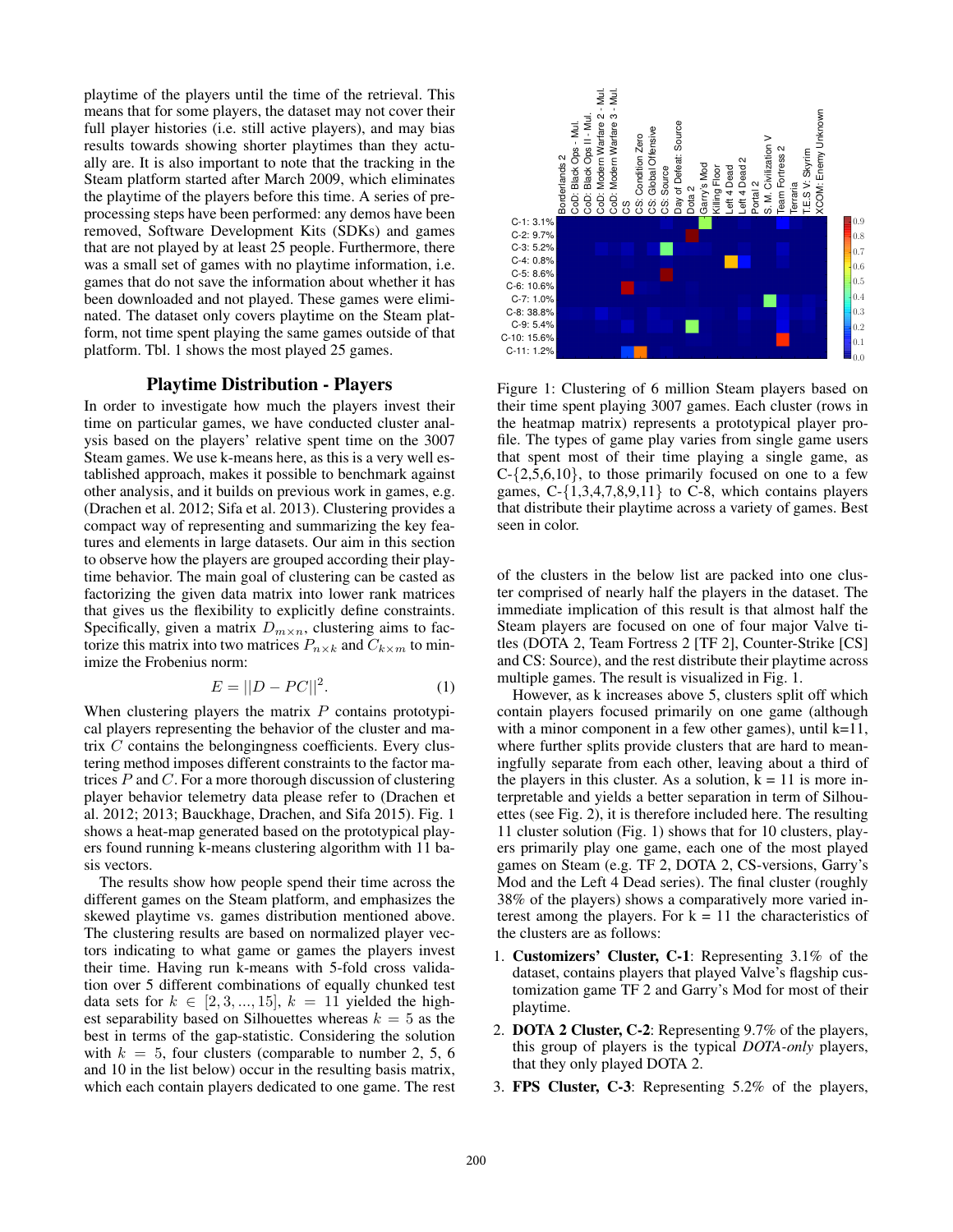

Figure 2: Values of separation coefficient for different numbers of clusters that calculated based on Silhouettes.

this group contains players that mostly played the famous First Person Shooter (FPS) games that include CS: Source, CoD and TF 2.

- 4. Left 4 Dead 2 Cluster, C-4: A minority cluster (with 0.8% belongingness) of FPS players with a heavy emphasis on Left 4 Dead 1 and 2.
- 5. CS: Source Cluster, C-5: Representing 8.6% of the players, this group heavily contains players playing the CS Source version.
- 6. Counter-Strike Original Cluster, C-6: Representing 10.6% of the data this cluster is formed by the players that play the original CS game, released in the year 2000, most of the time (more than 89%).
- 7. Civilization V Cluster, C-7: Representing 1% of the player this group's player mostly prefer Sid Meier's Civilization V and also spend small amount of their time on Steam's other flagship games such as DOTA 2 and Left 4 Dead.
- 8. Active Steam Players, C-8: The most populated cluster (38.8%), that play variety of games across different genres nearly equal amount of time. Unlike the other clusters, players are not dedicated to a single game but rather distributed their time to many different games that include for example all the games in the CS-series, TF 2, DOTA 2, Borderlands 2, Portal 2, Left 4 Dead 1 and 2, and CoD.
- 9. Balanced DOTA 2, C-9, 5.4% , players forming this cluster play mostly DOTA 2. Unlike the DOTA 2 Cluster, player's here are more inclined to play other games including TF 2, The Elder Scrolls V: Skyrim, CS-series and Left 4 Dead, CoD-series etc.
- 10. Team Fortress 2 Cluster, C-10: Represents 15.6% of players that almost only played the free to play shooter game TF 2 (they spent nearly 80% of their time playing this particular game and the rest to Valve's flagship games such as DOTA 2 and Garry's Mod).
- 11. Counter-Strike Original Cluster, C-11: Representing 1.2% of the data, this group is a Counter Strike cluster that contains players that mostly play CS Condition Zero (73%) followed by the original 2000 version of the game  $(17\%).$



Figure 3: Results of cluster analysis of 3007 playtime frequency distributions, revising those of (Sifa, Bauckhage, and Drachen 2014b). The profile shown by  $z_1$  represents games with short playtime.  $z_2$ , peaks at 4 hours and shows a quick drop afterwards,  $z_3$  and  $z_4$  represent slower decaying games, but  $z_4$  is dominated by *AAA* games. Note that the four profiles all indicate that the global interest in a game is limited to 30-35 hours.

#### Playtime Distribution - Games

Similar to clustering players based on their playtime behavior, games can be clustered in the same way. In this we follow in the the method outlined by (Sifa, Bauckhage, and Drachen 2014b) who used Archetypal Analysis (Cutler and Breiman 1994) on aggregate playtime curves from Steam players to identify archetypes of games. (Sifa, Bauckhage, and Drachen 2014b) describe four clusters of games, each exhibiting a different prototypical playtime profile, noting that the aggregate playtime patterns follow a Weibull distribution. Here the analysis is rerun with the more heavily pre-processed dataset used here (please refer to (Cutler and Breiman 1994) for a detailed breakdown of how Archetype Analysis operates), and additional information was collected on the genre, type and key features of the games in the sample, using Steam's own denominator system. This in order to investigate if there are any high-level patterns in the distribution of the games across the four archetypes i.e. if particular types or genres of games are typical of specific playtime patterns. This analysis shows which games that have good retention profiles, either in the short or long term. This is important knowledge for e.g. game design and benchmarking analysis, and there is little knowledge publicly available on this topic. The analysis also reveals specific patterns such as the similar playtime profiles of games in the same series, and the difference in playtime across recent indie and major commercial titles. Fig. 3 shows the calculated prototypical playtime distributions for the dataset, labelled  $z_1-z_4$ .

For three of the archetypes (profiles), a declining pattern is observed, while one of the profiles exhibit a peak at 4 hours of playtime (see Fig. 3), following which a sharp decline happens, with a likelihood of players still playing at 15 hours being lower than for any of the other profiles at 0.0006. This profile,  $z_2$  represents 10.3% of the Steam games. The games in the profile comprise a mixture of genres but are predominantly smaller commercial titles (e.g. Octodad: Dadliest Catch), with many F2P titles included, with a few older AAA-level titles such as EverQuest II and Titan-Quest. There are no immediate clues as to why these games peak at 4 hours of play, but it is clear that they on aver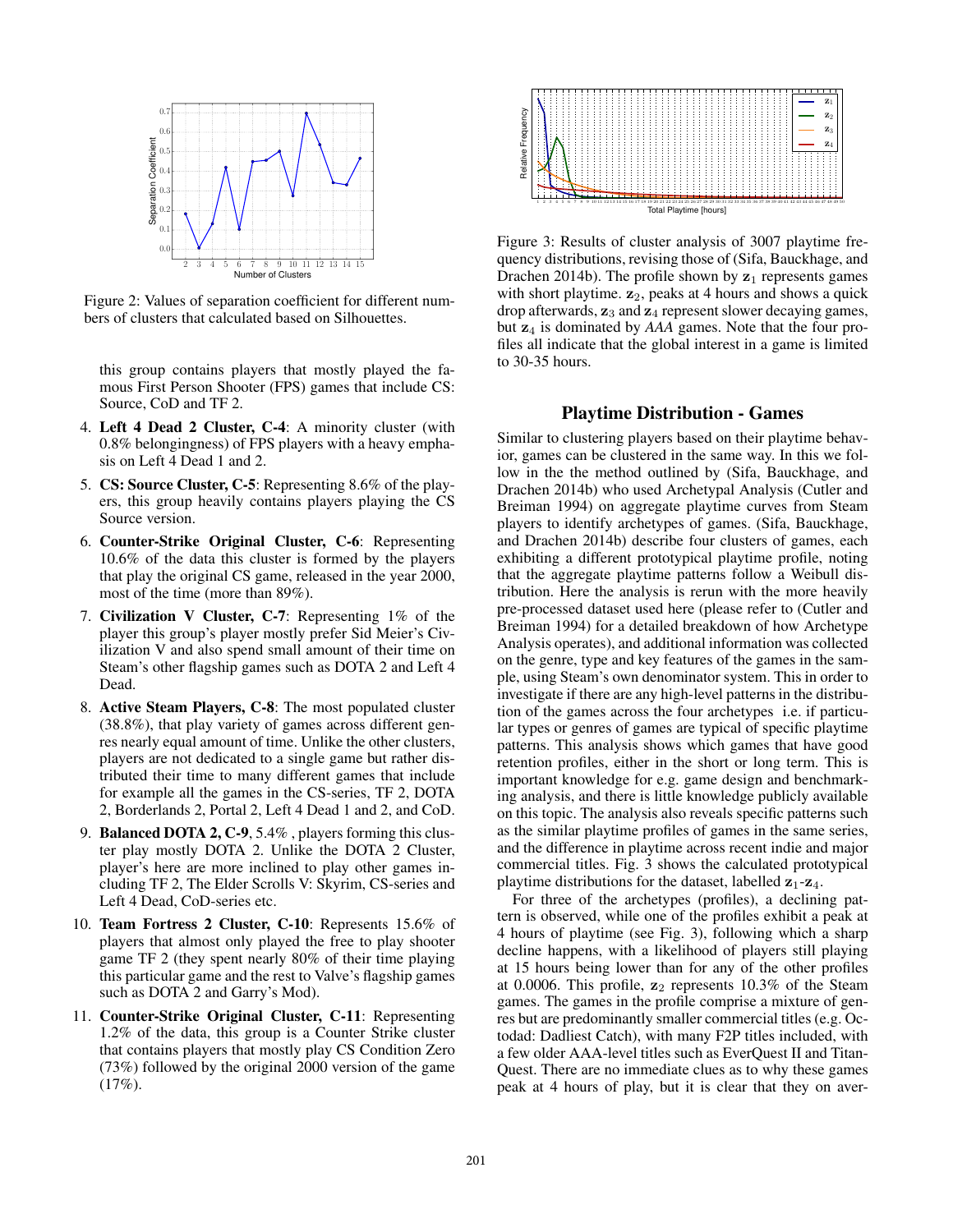age manage to get a large fraction of the players to at least stay engaged for a few hours.  $z_4$ , which comprise 23.7% of the Steam games, exhibit the slowest decay rate in playtime, with a flat distribution of aggregate playtimes. The profile contains primarily major commercial titles, which exhibit the slowest rate of playtime decay. A variety of genres are included, from FPS/shooters (e.g. F.E.A.R., TF 2), RPGs (Darksiders), strategy games (e.g. Empire: Total War), survival games (e.g. DayZ), MMOGs (e.g. Guild Wars) to sports games (e.g. Football Manager) and smaller but highly popular titles such as Dungeon Defenders and Tropico. The majority of the games in the dataset that are played the most, including DOTA 2, TF 2, CS: Source, the CoD-series, Left 4 Dead 1 and 2, Portal 1 and 2, etc. are found in this cluster. A number of these are developed by Valve, the company who owns and manages the Steam platform (Orland, 2014). Games in the same series tend to have all games from that series placed in the same cluster, indicating that games within the same series exhibit similar playtime profiles (this is the case for all four clusters). Also, it is generally the case in the Steam data that smaller commercial (indie) titles are played fewer hours than major commercial titles, with exceptions including Terraria and Garrys Mod. The first profile  $z_1$ , which represents 43.8 % of the dataset, we observe a fast decrease in playtime: by 3 hours, less than 10% remain. The games in this cluster are older major or minor titles, in some cases re-releases (e.g. Earthworm Jim, Hexen II). Many are shooters/action titles, with a few RPG titles such as the Avernum series, and puzzle game such as Bejewelled Deluxe and Crazy Machines. The vast majority of the players who try these games play them for a very short time. The third archetype  $z_3$  represents 22.2% of the games and exhibits the 2nd-most slow decline profile. A higher fraction of the players stop playing these games are a few hours as compared to  $z_4$ , and the curve for  $z_3$  crosses the curve for  $z_4$  at 13 hours of playtime. Different genres are included, with a predominance of adventure games (e.g. Dreamfall: The Longest Journey), action games (e.g. Super Meat Boy) and point & click games (e.g. the Nancy Drew series). Some older AAAtitles are included, e.g. the Far Cry-series, Max Payne 1 and 2, and Doom 3.

### Game Ownership Patterns

In order to figure out what games to market to players, it is crucial to know which games they have already played, and their relative engagement with these games. Understanding which games that are played together and by who is thus important for running effective marketing campaigns and combating the growth in User Acquisition Costs (UAC) (Hadiji et al. 2014; Runge et al. 2014; Rothenbuehler et al. 2015). Platforms such as Steam provide a tool for investigating ownership patterns (limited to games delivered via Steam). We used Frequent Itemset- and Association Rule Mining (FIM and ARM respectively) to observe most frequently played set of games and their associations (Agrawal and Srikant 1994; Gow et al. 2012). Originally, FIM and the follow-up ARM have been introduced in the beginning of 1990s as business intelligence techniques to have implicit recommendations to the customers of the products by in-

| Game(s)                        | <b>Ratio</b> |
|--------------------------------|--------------|
| TF <sub>2</sub>                | 60.06%       |
| DOTA <sub>2</sub>              | 40.4%        |
| CS: Source                     | 35.05%       |
| Left 4 Dead 2                  | 34.4%        |
| DOTA 2 and TF 2                | 28.33%       |
| TF 2 and Left 4 Dead 2         | 27.96%       |
| CS                             | 24.08%       |
| CS: Global Offensive           | 23.72%       |
| TF 2 and CS: Source            | 22.1%        |
| Garry's Mod                    | 22.11%       |
| Garry's Mod and TF 2           | 20.24%       |
| DOTA 2 and Left 4 Dead 2       | 19.91%       |
| Portal                         | 19.42%       |
| Portal <sub>2</sub>            | 19.03%       |
| Alien Swarm                    | 18.11%       |
| CS: Global Offensive and TF 2  | 18.02%       |
| DOTA 2, Left 4 Dead 2 and TF 2 | 17.15%       |
| TF 2 and Portal                | 16.96%       |
| Terraria                       | 16.94%       |
| Portal 2 and TF 2              | 16.8%        |

Table 2: Top 20 frequent itemset mining results (based on ratio scores) for the mostly owned/downloaded games on Steam

troducing discounts or positioning the most commonly sold items together. Since then it has been widely used in the data-mining community to generate first insights in massive datasets (Han, Pei, and Yin 2000). Given a finite number of items  $I = \{i_1, i_2, ..., i_m\}$  and a set of transactions  $T = \{t_1, t_2, ..., t_n | t_i \subset I\}$ , the main aim of FIM is to find the single items and frequently occurred items with frequency less than given minimum *support* value  $s \in N$ . The main aim of ARM is to find interesting associations between the frequent itemsets by finding the probability, called *confidence*, of an occurrence of an itemset given another disjoint set. Namely, having found the frequent itemsets and given a minimum probability threshold, ARM finds association rules that have confidence values over a specified threshold. Finding itemsets and association rules is a challenging problem due to the combinatorial complexity of the required settings. Casting the problem as a classical search problem, the goal becomes finding the appropriate combination of items or itemsets that satisfy the acceptance condition.

While there are many methods to discover the itemsets and association rules, the analysis of the algorithms is beyond the scope of this paper and we refer to (Borgelt 2012). Having extracted the played games for each player, we used the FP-Growth algorithm (Han, Pei, and Yin 2000) to extract the frequent item sets. The FP-Growth algorithm (Han, Pei, and Yin 2000) is an efficient algorithm that represents the transactional database in a prefix tree and discovers frequent itemsets in a depth-first search manner. After obtaining the itemsets we extracted the association rules as in (Agrawal and Srikant 1994). Based on gameplay histories, Tbl. 2 and Tbl. 3 show the results with the highest support. Relating ARM and FIM findings with those of total playtime, a range of patterns become evident, of which a few are discussed here. The results in Tbl. 2 indicate that the games that are played the most consists of nearly only Valve's flagship games. It is important to note that some of the games occurring together, such as DOTA 2 & TF 2 or TF 2 & CS: Source are in aggregate played more than other games. Among the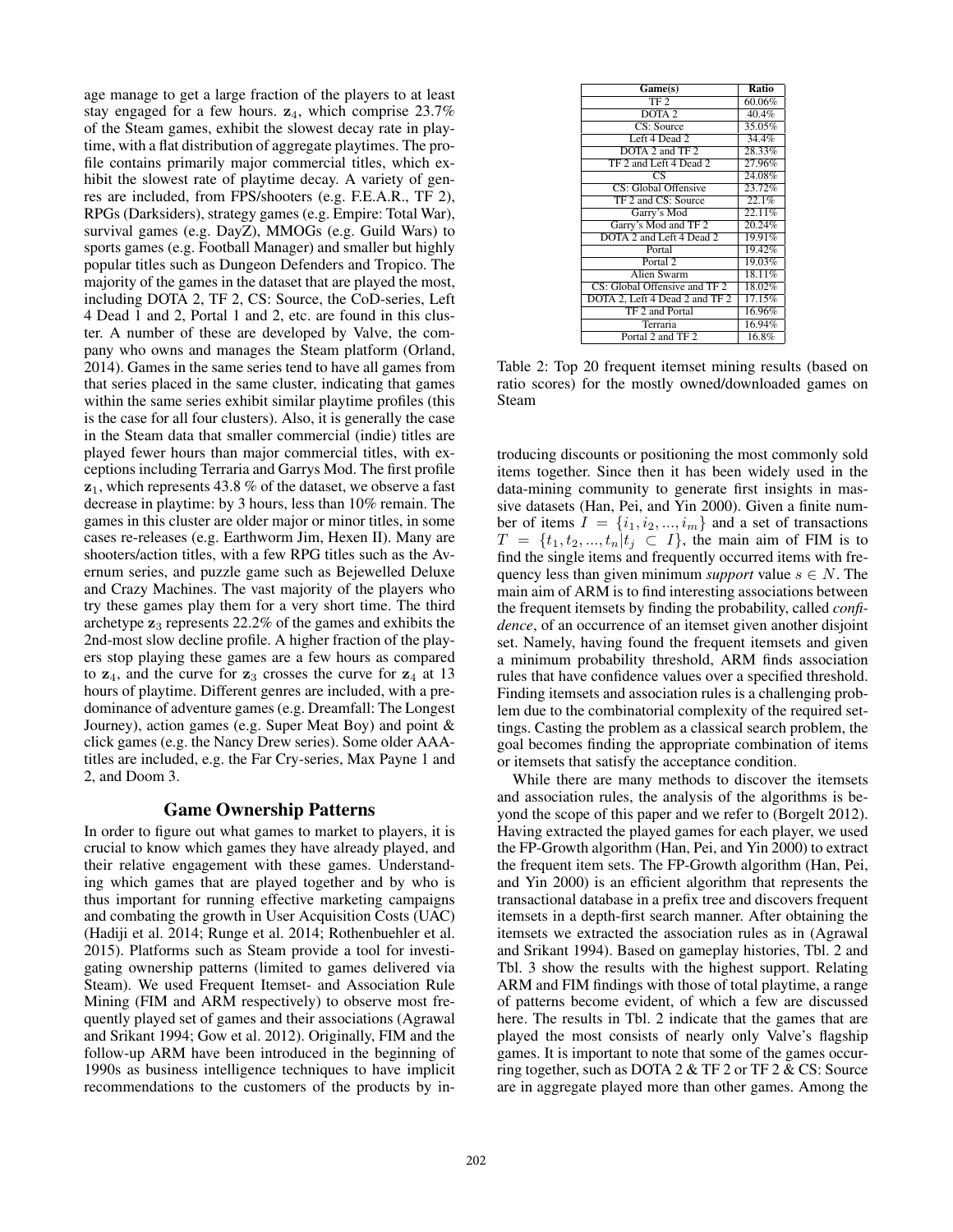| Game(s)                                                                 | <b>Confidence</b> |
|-------------------------------------------------------------------------|-------------------|
| CoD: Modern Warfare $2 \rightarrow$ CoD: Modern Warfare 2 - Multiplayer | 0.96              |
| $CS:$ Condition Zero $\rightarrow$ CS                                   | 0.94              |
| Garry's Mod and DOTA $2 \rightarrow TF 2$                               | 0.94              |
| Garry's Mod and Left 4 Dead $2 \rightarrow TF 2$                        | 0.94              |
| Terraria and Left 4 Dead $2 \rightarrow TF 2$                           | 0.93              |
| Spiral Knights $\rightarrow$ TF 2                                       | 0.92              |
| DOTA 2 and Terraria $\rightarrow$ TF 2                                  | 0.92              |
| Left 4 Dead 2 and Half-Life $2 \rightarrow TF 2$                        | 0.92              |
| DOTA 2 and Portal $2 \rightarrow \text{TF } 2$                          | 0.92              |
| Left 4 Dead 2 and Portal $\rightarrow$ TF 2                             | 0.92              |
| Garry's Mod and CS: Source $\rightarrow$ TF 2                           | 0.92              |
| Alien Swarm and Left 4 Dead $2 \rightarrow TF 2$                        | 0.92              |
| Portal 2 and Left 4 Dead $2 \rightarrow \text{TF } 2$                   | 0.91              |
| Garry's Mod $\rightarrow$ TF 2                                          | 0.91              |
| CoD: Modern Warfare 2 - Multiplayer $\rightarrow$ CoD: Modern Warfare 2 | 0.90              |

Table 3: Top 15 association rules, note TF 2's prevalence.

top 25 rules the F2P TF 2 occurs very frequently, however, the player-based clustering analysis shows that not so many of the TF 2 players are actually devoting their time on this game. A total of 223 association rules with a support over 50% were found. The majority involve Valve's TF 2 (90% of the rules with 85% or better confidence) and some other shooter game/games. This highlights that the vast majority of the players in the sample has TF 2 installed, more than DOTA 2, but the latter is played more. About 28.33% of the people in the sample played both DOTA 2 and TF 2. Furthermore, the different variants of CoD and CS also exhibit association rules. CS: Source is played by 35.05% of the players, with CS: Global Offensive reaching 23.72%. If specifically looking at associations not involving TF 2; Portal 2 and Left 4 Dead 2 provide a confidence of 73%. Similarly, there are multiple associations involving Left 4 Dead 2, Alien Swarm and DOTA 2. At confidence levels of around 60 - 70%, there are numerous rules involving games in different genres, e.g. The Elder Scrolls V: Skyrim and Left 4 Dead 2 (67%), supporting the results of C-8. The indie game Terraria is associated with all of Valve's own shooter games. Other results include e.g. that 90% of the players of CoD: Modern Warfare 2 played both the multi-player and singleplayer version, but only 4% played single player only. 95% of the people who played CS: Condition Zero also played the original CS. Garry's Mod is involved in multiple association rules, with 92% of the players also playing TF 2, and 94% of them also play DOTA 2 and/or Left 4 Dead 2, indicating a strong synergy between these titles. In summary, over 3000 games are included but only about a dozen are involved in the association rules with confidence above 50%. Despite the offering on Steam, a small number of games are not only the most popular but also the most highly associated.

# Ranks/Reviews vs. Ownership/Playtime

The question of the relationship between reviews and game sales forms an ongoing debate, notably because there is a widespread practice in the game industry of assigning bonuses and payment to development companies depending on how well a game does in terms of review scores. The work presented here extends previous attempts to correlate reviews with sales (e.g. (Orland 2014)) by including player-generated rankings, and including the actual time

spent playing. We harvested review scores from Meta-Critic.com for 1426 games, and player ranking scores from SteamGauge.com for 1213 games. Running the Pearson correlation analysis against the scores from these two sites and playtime and game ownership individually revealed no strong correlations. For game ownership there is a statistically significant correlation at  $r = 0.22$  for MetaCritic and r = 0.25 for SteamGauge, but neither of these explain a lot of the variance in the data (low r-squared values). The correlation between the total playtime of the games weighted by the total number of players and the two sets of scores. For SteamGauge we observe values  $r = 0.22$ , for MetaCritic  $r =$ 0.06 indicating a lack of strong relationships. Reviews may serve a purpose beyond scores, and games intended for short play duration may add noise, but the results nonetheless emphasize that sales and playtime, has little to no correlation with aggregate review scores or player rankings.

# Conclusion and Discussion

Here analyses have been presented focusing on playtimerelated, cross-games behavior of users of the digital game distribution platform Steam, covering a sample of 6 million players and over 3000 games. Results reveal high-frequency itsemset and rules with high confidence for groups of games that are bought/owned together. Cluster analysis of players show that the majority are more or less dedicated to one game, although roughly a third distribute playtime equally among multiple games. Games are also shown to fall into four playtime-based clusters showing some relationship with genre/types. Most of the games we analyzed are generally played for a few hours or less. Some have persistent followings, and about a dozen dominate in terms of players and playtime. Additionally, results indicate that there is nominimal correlation between review scores/ranks and playtime/game ownership. The methods used are established statistical or machine learning algorithms and can be applied in other cross-application situations, e.g. to profile players for the purpose of migrating them between games via targeted advertisement. In addition to playtime, specific types of games share features (e.g. game mechanics) which could be used to improve profiles and fed into predictive models. Future work will focus on even more detailed analyses of player behavior, focusing on time-series analysis with an overall goal of mapping temporal patterns. Adding to the discussion in the beginning of this paper, it is worth noting that the experiments are also of interest for game recommender systems as each target one of four main dimensions in these: people and products (players/games); implicit and explicit feedback (playtime/rankings). The potential uses for recommender systems in games is obvious, given the tens of thousands of games published each year and the associated discoverability problems, and indeed Steam already features a recommendation function (principles are unpublished). Recommender systems can however also be used to help developers identify e.g. high-value users and inform on how to migrate them between games toward mitigating the cost of user acquisition, which forms another venue for future work in cross-games and large-scale analytics.